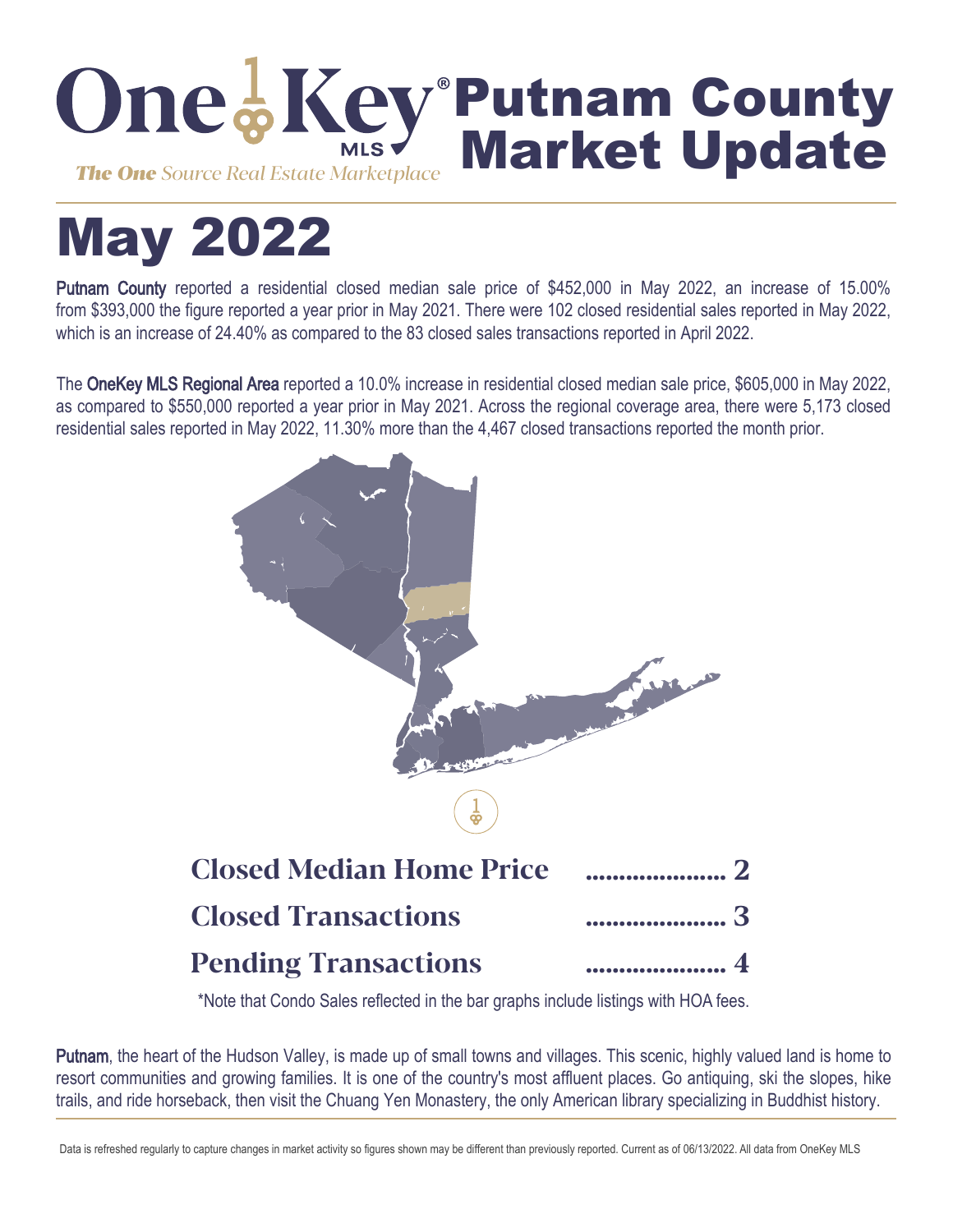

# Real Estate Market Report

## **Sold Property Median Price for:**

#### **Location: Putnam (County)**



| Month           | Current<br>Year | Prior<br>Year | %<br>Change |
|-----------------|-----------------|---------------|-------------|
| May-2022        | \$452,000       | \$393,000     | 15.0        |
| Apr-2022        | \$420,000       | \$390,000     | 7.7         |
| Mar-2022        | \$468,000       | \$372,500     | 25.6        |
| Feb-2022        | \$430,000       | \$383,500     | 12.1        |
| Jan-2022        | \$425,000       | \$380,000     | 11.8        |
| Dec-2021        | \$412,500       | \$390,500     | 5.6         |
| <b>Nov-2021</b> | \$457,500       | \$380,000     | 20.4        |
| Oct-2021        | \$439,500       | \$379,000     | 16.0        |
| Sep-2021        | \$415,000       | \$355,000     | 16.9        |
| Aug-2021        | \$460,000       | \$400,000     | 15.0        |
| Jul-2021        | \$430,000       | \$385,000     | 11.7        |
| Jun-2021        | \$445.000       | \$391,500     | 13.7        |

**Sold Property Median Price for:** Location: Putnam (County) (Last 24 Months - Residential, Condo, Co-op Properties)



Note: Information displayed in the data table is compiled by OneKey® MLS and represents a combined total of Residential, Condo, Co-op Properties sales for the selected time frame. Only available<br>data will be displayed. Pl

06/13/2022 10:57 AM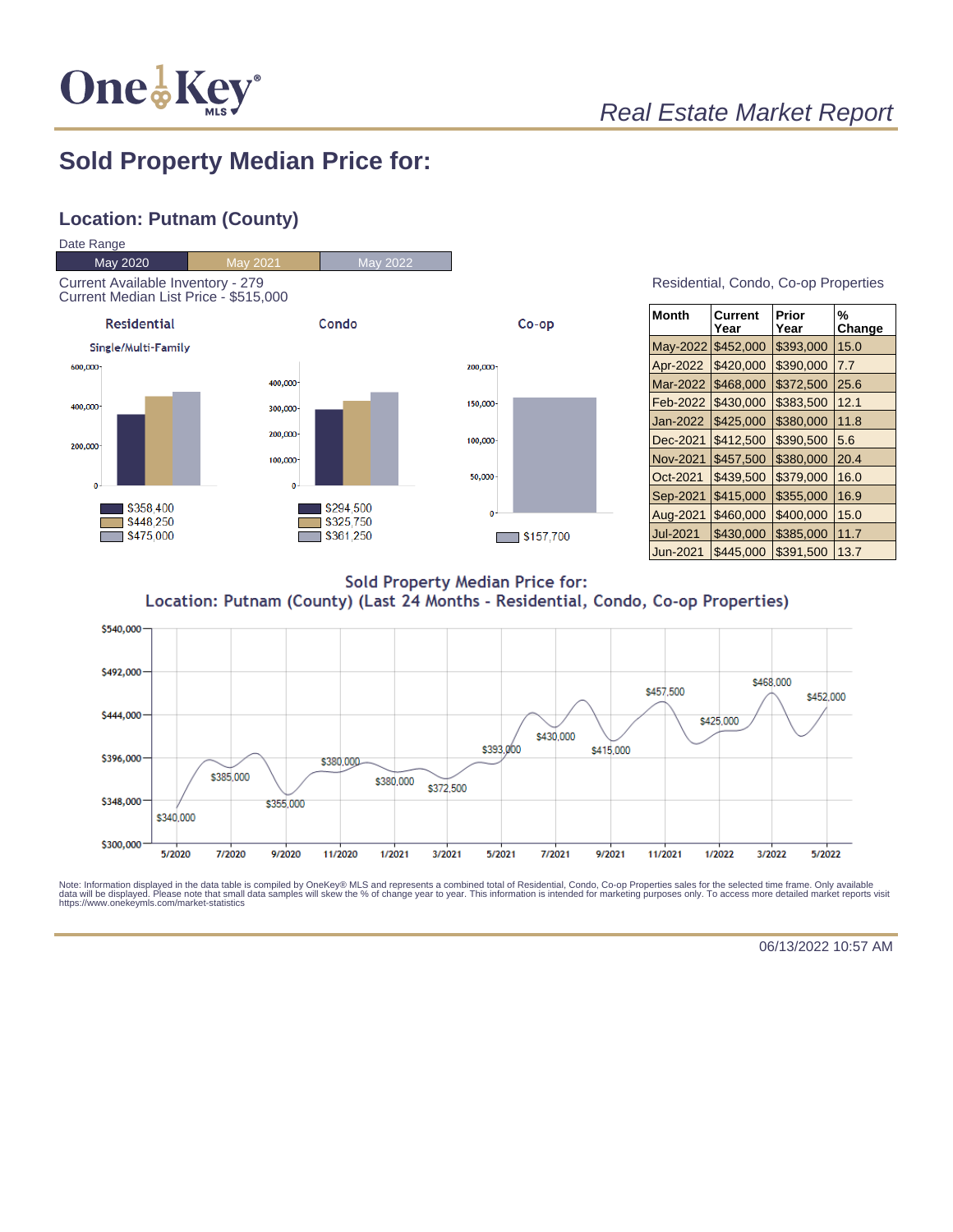

# Real Estate Market Report

## **Sold Property Counts for:**

### **Location: Putnam (County)**



| Residential, Condo, Co-op Properties |  |  |
|--------------------------------------|--|--|
|                                      |  |  |

| ∣Month          | <b>Current</b><br>Year | Prior<br>Year | %<br>Change |
|-----------------|------------------------|---------------|-------------|
| May-2022        | 102                    | 112           | $-8.9$      |
| Apr-2022        | 83                     | 107           | $-22.4$     |
| <b>Mar-2022</b> | 111                    | 124           | $-10.5$     |
| <b>Feb-2022</b> | 81                     | 139           | $-41.7$     |
| Jan-2022        | 121                    | 164           | $-26.2$     |
| Dec-2021        | 126                    | 176           | $-28.4$     |
| Nov-2021        | 132                    | 158           | $-16.5$     |
| Oct-2021        | 135                    | 189           | $-28.6$     |
| Sep-2021        | 143                    | 162           | $-11.7$     |
| Aug-2021        | 167                    | 152           | 9.9         |
| <b>Jul-2021</b> | 127                    | 91            | 39.6        |
| Jun-2021        | 131                    | 87            | 50.6        |

**Sold Property Counts for:** Location: Putnam (County) (Last 24 Months - Residential, Condo, Co-op Properties)



Note: Information displayed in the data table is compiled by OneKey® MLS and represents a combined total of Residential, Condo, Co-op Properties sales for the selected time frame. Only available<br>data will be displayed. Pl

06/13/2022 10:57 AM